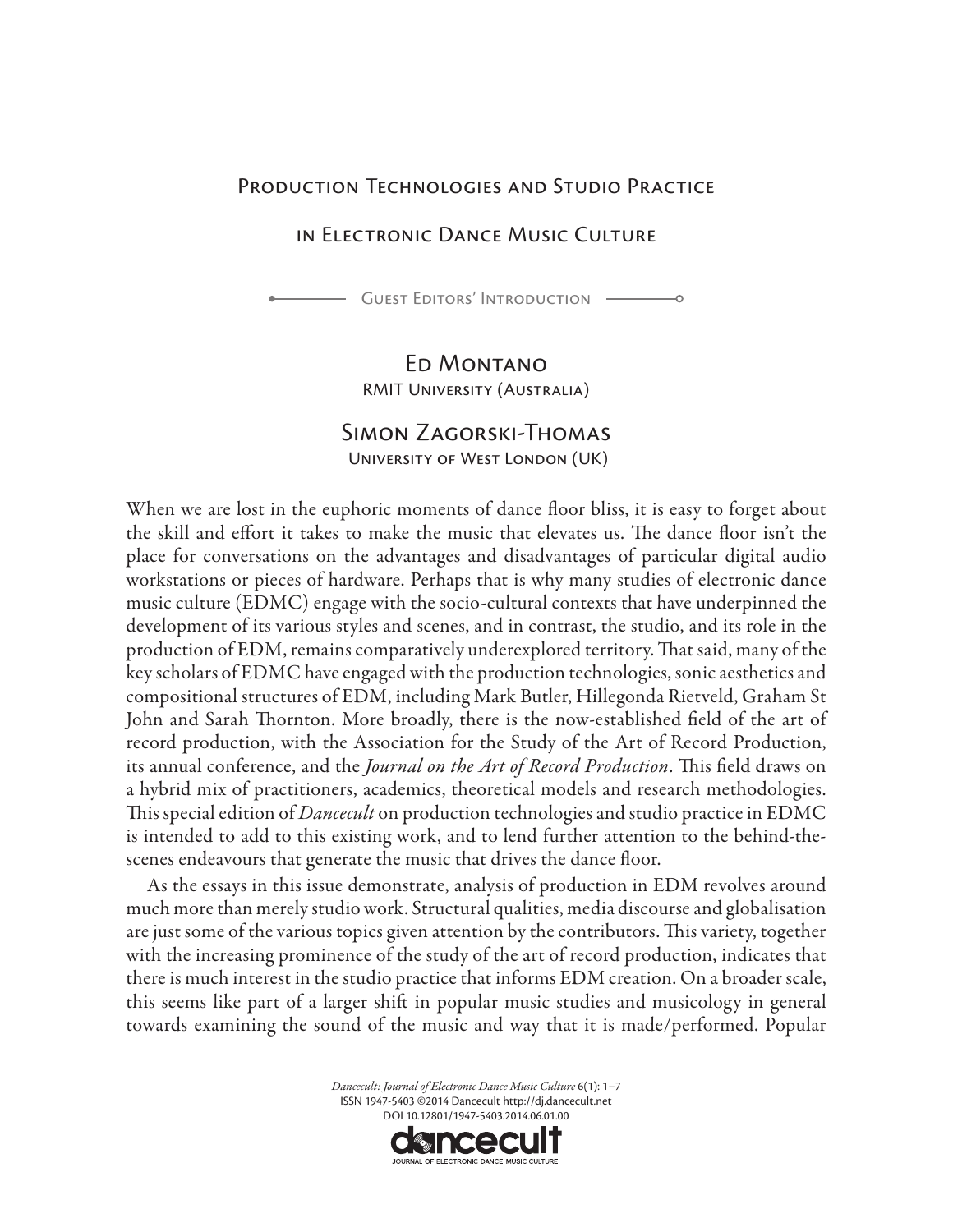music studies has tended to focus on the context in which the music exists and is engaged with by audiences. Even the very few exceptions, such as Walt Everett, Philip Tagg and Allan Moore, have worked with quite schematic representations of the musical sound such as harmonic, scalar and rhythmic descriptions. The recent shift has involved looking at music as the result of particular types of activity or gesture—Eric Clarke, Allan Moore and Philip Tagg have all moved in this direction—and the types of metaphorical or associative meaning that the sound of particular types of activity might suggest as interpretations. Within EDM, this form of analysis needs to account for the way that computers are involved in the process—both in the way that they suggest mechanical activity but also in terms of how they create metaphorical/associative relationships with human gesture and more familiar acoustic instrumental technologies. We can't, for example, hear an 808 snare or clap sound without interpreting it in relation to an acoustic snare drum or a "real" hand clap.

The essays in this edition also demonstrate that we need both to make a distinction between the study of production and the sound of recorded music, and to look at how they are connected. Musicology has historically focused on the way that music sounds and the ways in which audiences interpret it, rather than on the ways that composers and performers work when they are creating and performing it. Of course, any structural interpretation involves some assumptions or assertions about the composer's or performer's intentions, but there is still a fundamental difference between studying what was made and how, why, where and when it was made. This also relates to the previous point: that popular music studies has always been much more focused on the how, why, where and when from a sociological perspective rather than from a psychological or practical perspective—looking for broad themes such as the exploration of Afrofuturism in the previous issue of *Dancecult* (even if done through specific case studies).

One theme that runs across all of the pieces in this special issue involves changes in production technology. The landscape of music production has shifted significantly in recent years, with digital technologies, software and home studios supplanting analogue hardware and professional studio spaces. These changes are often uncritically filtered through the lens of the "democratisation of technology" argument. These changes could just as easily be described in terms of de-skilling, of shifting creative and technical decisions away from practitioners to product designers and of consumerising production technology. However, while we find this problematic and worthy of further interrogation, it remains the case that the processes that underpin EDM production have changed somewhat in the past two decades through the use of new technologies, even if access to those technologies is highly mediated by the same sorts of social and economic factors that affected access to previous technologies. As most of the essays here demonstrate, the development of digital production technology and software has impacted on individual production practices, EDM sonic aesthetics, global flows of music, authenticity debates, and even re-evaluations of the merits of analogue equipment.

The variety of research methodologies and analytical perspectives in the essays reflects the vibrancy of the study of EDM production, but it also points to some areas that need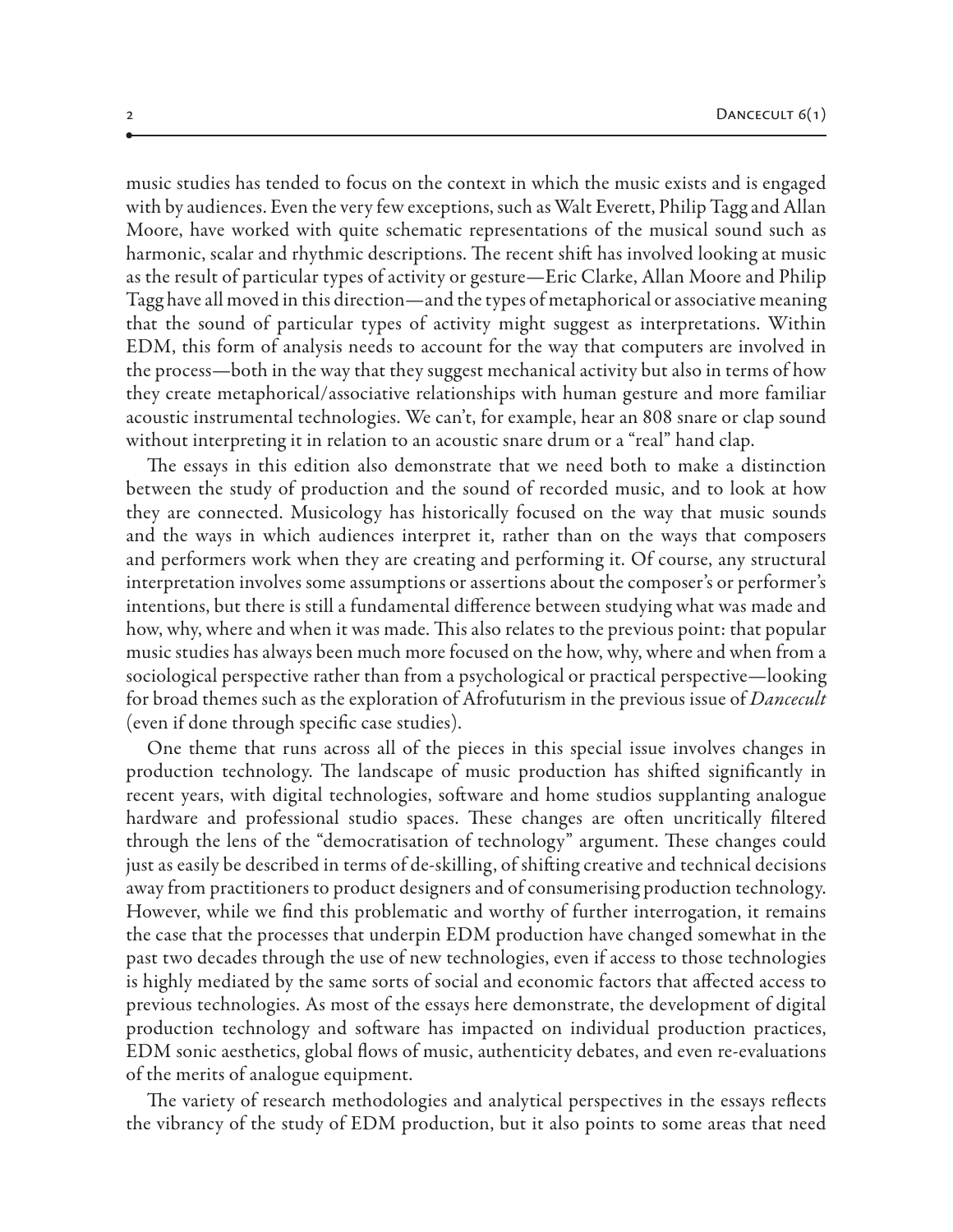further consideration. Firstly, there is a need for some standardised aspects for the analysis of recorded sound/music, while recognising that there are relevant theories out there already in other areas of musicology. If there is indeed a shift in the focus of musicology, then we need to be looking for some agreed methods of analysis. The ecological approach to perception that Eric Clarke utilises is one contender for this. Denis Smalley's notion of spectromorphology is another (as discussed by Robert Ratcliffe in this issue). Both of these approaches broadly relate to hearing a type of activity and attributing meaning based on how that activity might be interpreted—so the larger picture that seems to be emerging in relation to this is that the psychology of music needs to form the basis of our understanding rather than methods that are based on the technical musical theory that has underpinned musical analysis for the past century or more. And if the study of musical sound is heading towards interpretations flowing from the type of activity that may have made a sound (or some empathic, metaphoric or associative connections we make from the perceived activity to some other mental space), that shift is accompanied by a parallel shift seeking to understand the psychology of the creative process. This second shift can be seen in the growth of performance studies, practice as research and the ethnographic and psychological study of communal musical practices as well as in the study of the production process.

Secondly, the approaches taken in the essays make some of the fundamental problems of musicology more obvious—and flag up some interesting questions about music, sound and interpretation. If it wasn't already obvious, studies like those in this issue demonstrate that the traditional analytical tools that relate to melodic shape and variation, as represented through the chromatic scalar medium of notation and harmonic progression and its relation to the analysis of form, are only part of the story. Indeed, the study of scores and notation whether published scores or the transcriptions of normally non-notated music—precludes the study of features such as micro-timing in both rhythm and dynamics or timbre.

Thirdly, the essays demonstrate how the well-documented problems of ethnomusicology also apply to collaborative studies with practitioners, with, for example, the use of promotional interviews as evidence. Ethnomusicologists have been struggling with various aspects of the problem that whenever you start to observe and analyse an activity/ situation, you fundamentally alter it. Just as a subject's behaviour changes when they are being observed, if as a researcher you ask participants to describe or talk about that process, they are likely to change their whole perception of it. Those of us who are studying the process of production can learn much from the insights, discussions and mistakes that have helped shape ethnomusicology and from those historians engaged in studying the social construction of technology.

The issue begins with Carlo Nardi's article on audio mastering, a neglected topic in not only EDM studies but also music studies more broadly. Drawing on personal interviews with mastering engineers and field research in mastering studios in Italy and Germany, Nardi engages with a number of issues to emphasise the place of mastering as a central intermediary process in the journey of music from artist to consumer. As the article demonstrates,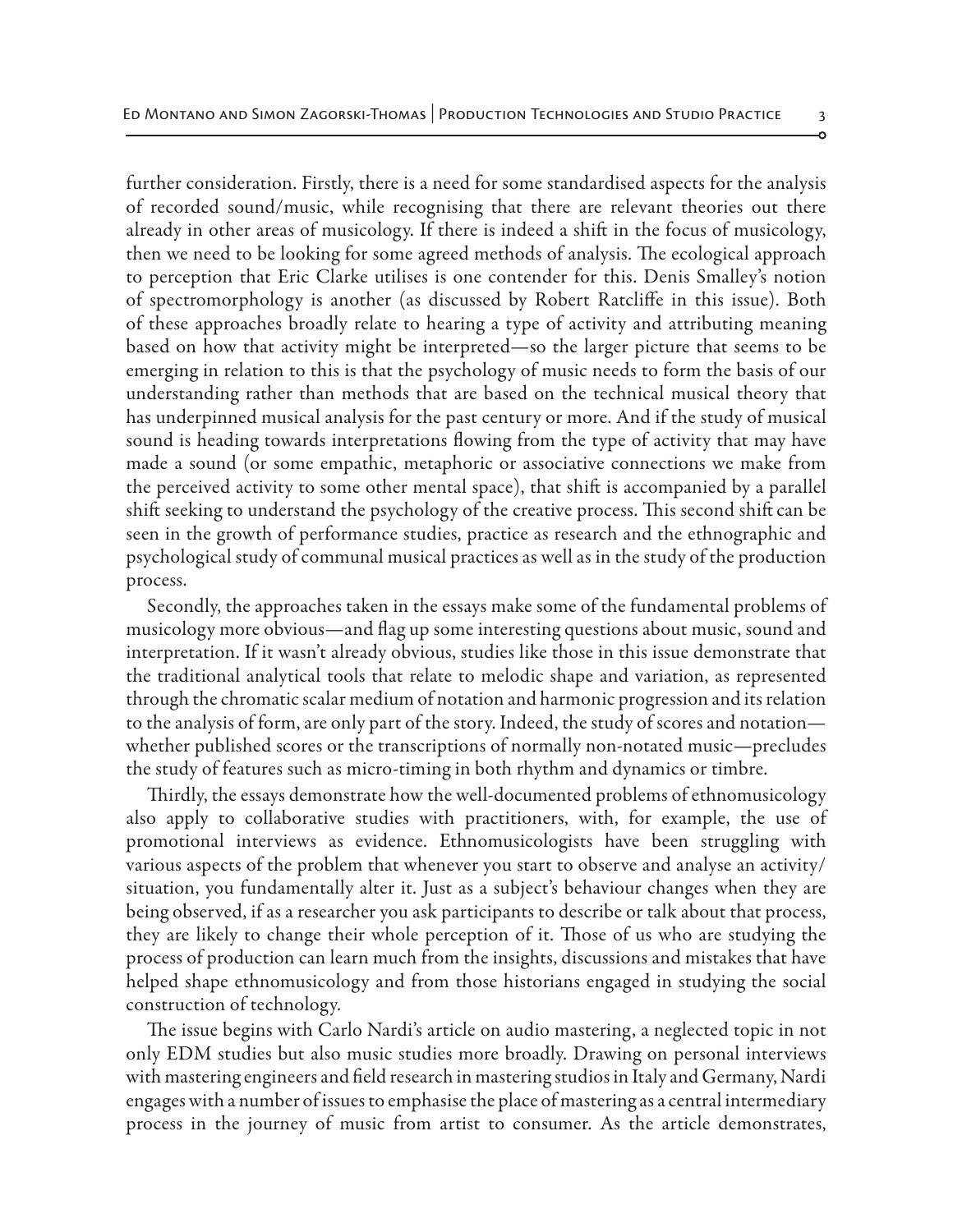an exploration of audio engineering provides not only a deeper knowledge of the art of record production, but also a greater understanding of changes across the broader music industry. Nardi articulates this through discussions of technology, compression and audio formats. The specific playback demands of EDM listeners require particular approaches to mastering, and as Nardi demonstrates, mastering engineers operate in a unique space between the desires of the artist, the expectations of the listening audience, and their own knowledge and understanding. We can thus view mastering beyond its more frequently charted connections to record production, and instead as situated within a much broader set of manufacturing, promotion and consumption processes.

The conflicts, tensions and disputes that permeate the discourse surrounding analogue and digital technologies run across EDM media as much as they do EDM artists and audiences. Hans T. Zeiner-Henriksen engages with this discourse in his article on the Chemical Brothers' fondness for a particular piece of analogue equipment—namely, the ARP 2600. Drawing on Wiebe E. Bijker's "sociotechnical approach to the development of technology" and Sarah Thornton's notion of subcultural capital, Zeiner-Henriksen discusses how distinct stages and processes can be identified in the shift from analogue to digital technologies, and how some analogue equipment becomes more prized than its digital counterpart. There is a certain absurdity in favouring the bulky, the antiquated and the flawed over the convenient, the modern and the superior, and yet much like vinyl continues to have a place within DJ culture, the old is not always superseded by the new. Zeiner-Henriksen demonstrates how the development of production technology is bound up with a complex set of value judgments and authenticities that are tied to both artist and audience. Intriguingly, Zeiner-Henriksen invokes the "democratisation of production" argument, not as a way of emphasising the positive outcomes of technological development, but rather as a possible cause of steering artists and producers back to older equipment, so that they may maintain a position of distinction and "declare that their craft demands more than just the newest equipment".

In the first of two articles in this issue that deal directly with sampling, Justin Morey and Phillip McIntyre explore the creative practice of a selection of key UK-based EDM producers. Drawing on personal interviews with these producers, the article provides insights into how sampling is perceived as a creative endeavour and how it is tied up with interpretations of authorship. The processes of listening, selection and editing that come together under the act of sampling are informed by not only the artistic impulses of the producer, but also technology and copyright management, amongst other things. Morey and McIntyre look specifically at how the "co-opted collaboration" that is enacted through sampling manifests itself in the various understandings of authorship and creativity that frame the practice. Their study demonstrates not only how sampling is a central part of the studio work of contemporary EDM producers, but also how it invokes new understandings of the processes of composition.

We remain in the studio for Ragnhild Torvanger Solberg's article, in which she explores specific production techniques to make connections between the structural qualities of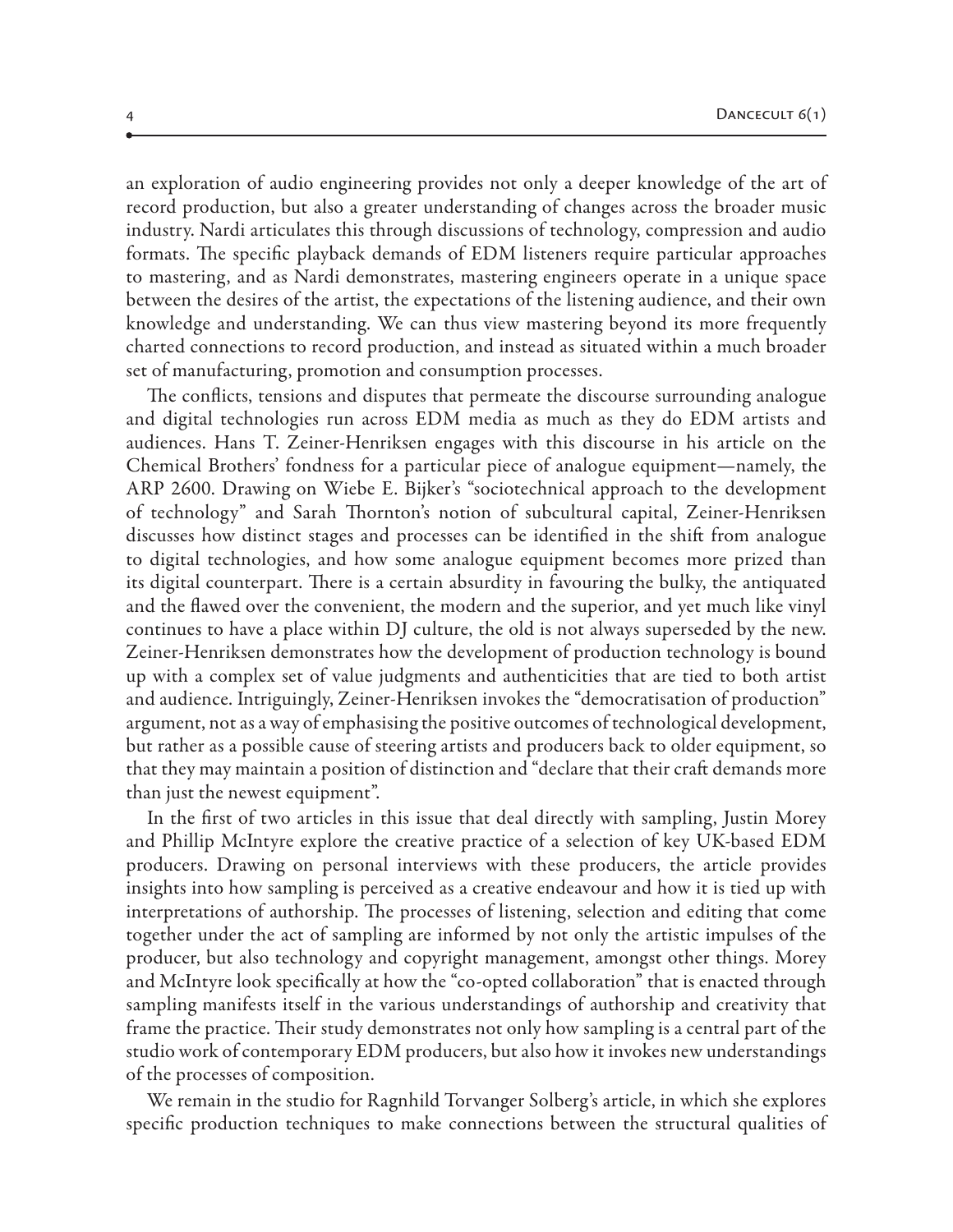EDM tracks and the emotional experiences clubbers have while listening, or rather dancing, to them. Drawing on literature from music psychology, as well as EDM studies, Solberg employs a theoretical framework based on musical expectancy and gravity to articulate how clubbers engage with the "build up" and "drop" sections of contemporary EDM music. Such sections have become increasingly prevalent within EDM in recent years, excessively so in some styles, with the resultant sonic clichés. Solberg focuses on two specific tracks—"Body" by Cinnamon Chasers and "Icarus (Extended Version)" by Madeon—to demonstrate how particular approaches to EDM production generate certain structural qualities, which in turn affect, and indeed *effect*, "intense musical and emotional experience" in the club environment. Solberg's original analysis provides a template on which to base further research into the relationship between studio practice and the dance floor experience.

The scholarly and journalistic literature on EDM is dominated by perspectives from North America and Europe. Less attention has been given to the development of EDM styles outside of these territories. As such, Garth Sheridan's piece on the historical emergence of Angolan kuduro provides a timely exploration of a style that exists still very much on the periphery of the global flows of club culture. Based on fieldwork in Angola and Portugal, alongside practice-based research via studio and performance collaborations with key kuduro artists, Sheridan discusses how digital technologies have shaped the development of kuduro over the past two decades. Dealing with civil war, authoritarian rule and the lingering impacts of colonialism, kuduro practitioners have had to negotiate their craft in a fraught and politically complex environment. Sheridan details some of the techniques and technologies that have informed the stylistic development of kuduro. In the process, he shows how music production and studio practice are intimately connected with sociopolitical contexts, and how producers negotiate the restrictions and limitations of these contexts.

The final feature article in this special issue is Robert Ratcliffe's analysis of sampling as a production practice in EDM. Complementing Morey and McIntryre's essay, Ratcliffe proposes a typology that classifies the variety of ways in which EDM producers engage with sampling through compositional practice and use of technology. Conceptual material from the field of electroacoustic music is applied to the discussion, which broadens the scope of the theoretical and analytical language used to interpret EDM. Ratcliffe's typology demonstrates the different approaches EDM producers take when utilising pre-existing sonic material as part of their music. As with all the other articles in this issue, the impact of technological development on changing production practice is central to the discussion. Producers sample for a variety of reasons, and these can be influenced by artistic intentions, musical knowledge, availability of technology and legal constraints. Ratcliffe's typology contributes to the emerging discourse around the analysis of the structure and content of EDM, and provides a framework for further investigations of sampling practice, and more broadly the creative processes of EDM production and studio practice.

The From the Floor section of this special issue, subtitled "Stories from the Studio", features two pieces that, coincidentally, both engage with ideas around *musique concrète*,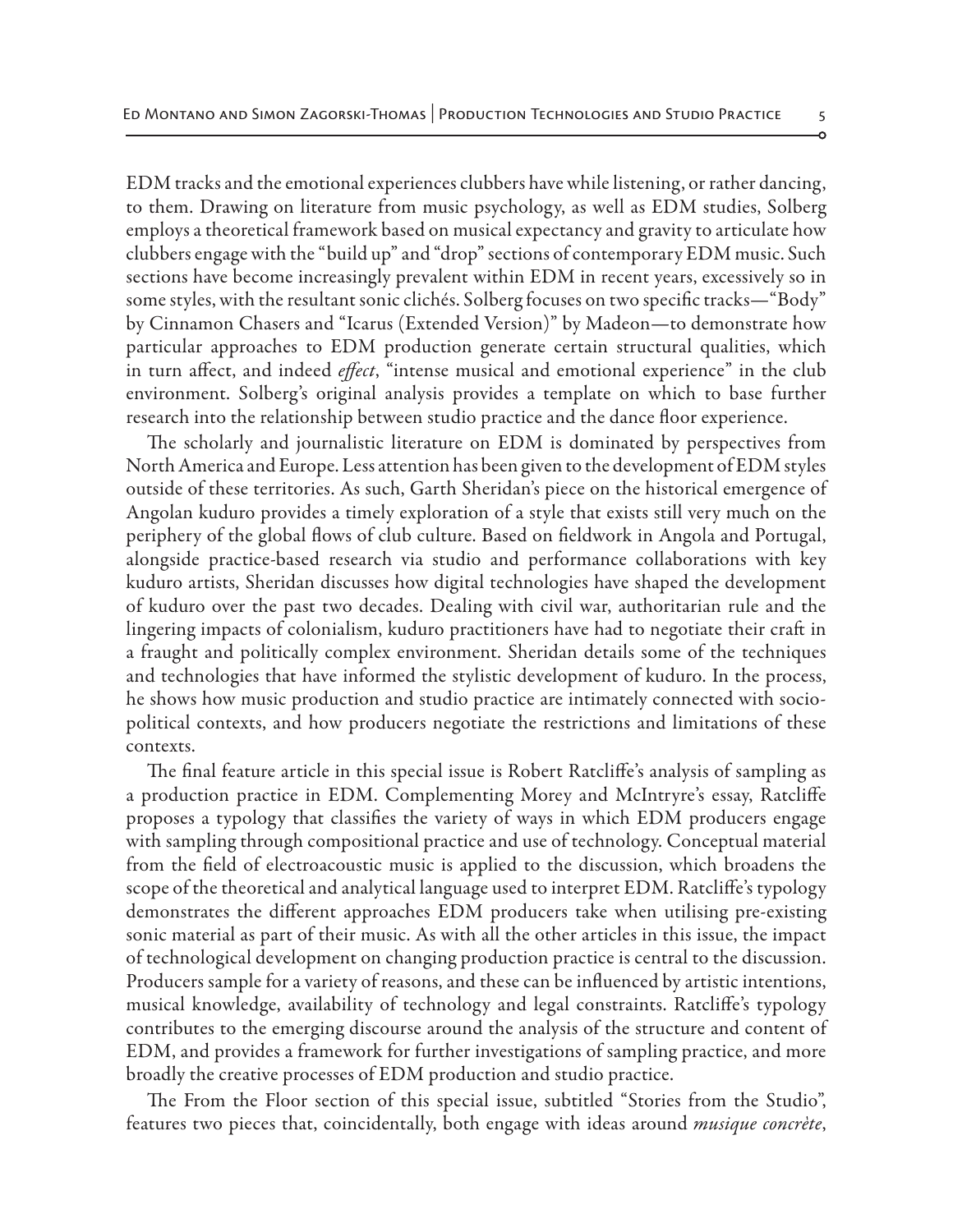albeit in significantly different ways. Colin McGuire reflects on his own production work as a way of interrogating the ephemerality of recordings. The request of a family member for a compilation of his recorded output led McGuire to revisit his compositional work and to reflect on the shifting technological landscapes that have informed this work. Commencing his production activities in the late 1990s in a studio environment that was transitioning from analogue to digital recording technologies, McGuire firstly details some of the issues and difficulties in working within a genre that is so wedded to technology in terms of sound production, storage and playback. As well as emphasising the distribution avenues that digital formats have opened up for music producers, McGuire argues that digital technologies have generated a more improvisatory environment for the selection, diffusion and interpretation of music. For McGuire, a recording "is not concrete at all, but rather *concrète* in its readiness to be manipulated, transformed and re-contextualized". After making the compilation and reflecting on his work, McGuire's realisation is that the frenetic pace of technological evolution renders studio and playback technologies ephemeral, while at the same time eroding the definitiveness of individual tracks.

Brian Speise takes a more direct path through *musique concrète*. Drawing on his own compositional practice, he situates this work within a broader field of contemporary EDM that takes inspiration from *musique concrète*. Speise cites Matthew Herbert as one example of a producer who utilises found sounds to create a modern take on *musique concrète* that "is not necessarily danceable or meant to be played at clubs", but that incorporates "tonal harmony and melody and dance rhythms [that] separate it from the less-accessible, avant-garde *musique concrète*". Speise provides a comprehensive account of the production processes behind his composition of credits music for a short zombie film, for which he experimented with *musique concrète*. While not obviously connected to EDM, the technologies and techniques Speise details relate to any producer of electronic music. Speise's case study reinforces how shifts in technology have transformed the production landscape for electronic music composers, and arguably allow for easier incorporation of found sounds into the compositional framework. For Speise, the experimental chain reaction set off by his *musique concrète* explorations generated more unique and individualised music.

One topic that is not addressed in this special issue (although not by choice), and needs to be considered in future research, is the issue of gender. Women are conspicuous by their absence in these articles, which is reflective of the field of music production more broadly. Rebekah Farrugia's monograph *Beyond the Dance Floor: Female DJs, Technology and Electronic Dance Music Culture* (reviewed in this issue) goes some way towards redressing this absence, but there remains much more to be said on the barriers that have seemingly limited female participation in record production. As Carlo Nardi identifies in his article, the "substantial gender bias" in the field of audio mastering needs further attention. While we have one female-authored article in this issue, Ragnhild Solberg's focus is on the music of two male producers. In all of the other essays, it is very much a case of "boys and their toys". There are parallels here with DJ culture, Anna Gavanas and Bernardo Attias noting in their introduction to the 2011 special issue of *Dancecult* on the DJ how their selected